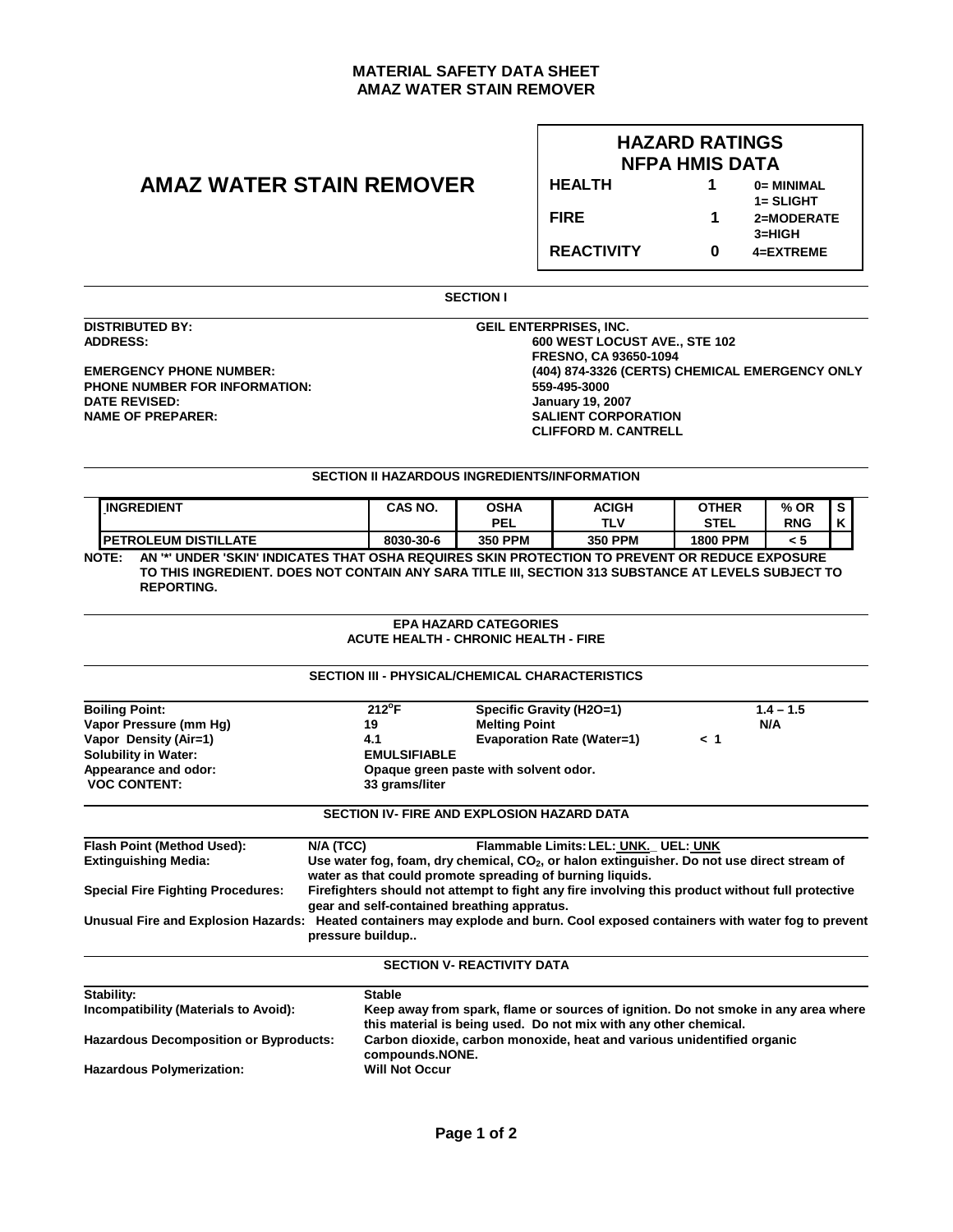## **MATERIAL SAFETY DATA SHEET AMAZ WATER STAIN REMOVER**

## **SECTION VI- HEALTH HAZARD DATA**

| Route(s) of Entry:                                                  | <b>Inhalation? No</b>                                                                                                                                                                      | <b>Skin? Yes</b> | Ingestion? Yes | Eyes? Yes                                                                                 |  |
|---------------------------------------------------------------------|--------------------------------------------------------------------------------------------------------------------------------------------------------------------------------------------|------------------|----------------|-------------------------------------------------------------------------------------------|--|
| <b>Health Hazards (Acute and Chronic):</b>                          |                                                                                                                                                                                            | None known.      |                |                                                                                           |  |
| Carcinogenicity:                                                    |                                                                                                                                                                                            |                  |                |                                                                                           |  |
| NTP?                                                                | Ingredients not listed.                                                                                                                                                                    |                  |                |                                                                                           |  |
| <b>IARC Monographs?</b>                                             | Ingredients not listed.                                                                                                                                                                    |                  |                |                                                                                           |  |
| <b>OSHA Requiated?</b>                                              | Ingredients not listed.                                                                                                                                                                    |                  |                |                                                                                           |  |
| Signs and Symptoms of Exposure:                                     |                                                                                                                                                                                            |                  |                |                                                                                           |  |
| <b>INHALATION:</b>                                                  | Not a likely source of exposure due to viscosity.                                                                                                                                          |                  |                |                                                                                           |  |
| <b>INGESTION:</b>                                                   | May irritate gastrointestinal tract.                                                                                                                                                       |                  |                |                                                                                           |  |
| <b>SKIN CONTACT:</b>                                                | May irritatate sensitive individuals.                                                                                                                                                      |                  |                |                                                                                           |  |
| <b>EYE CONTACT:</b>                                                 | Irritating.                                                                                                                                                                                |                  |                |                                                                                           |  |
| <b>Medical Conditions Generally Aggravated by Exposure: Unknown</b> |                                                                                                                                                                                            |                  |                |                                                                                           |  |
| <b>Emergency and First Aid Procedures:</b>                          |                                                                                                                                                                                            |                  |                |                                                                                           |  |
| <b>INHALATION:</b>                                                  | Remove victim to fresh air.                                                                                                                                                                |                  |                |                                                                                           |  |
| <b>EYE CONTACT:</b>                                                 | Immediately flush eyes in clear running water for at least 15 minutes lifting upper and lower lids<br>periodically. If irritation results and persists, GET MEDICAL ATTENTION IMMEDIATELY. |                  |                |                                                                                           |  |
| <b>SKIN CONTACT:</b>                                                | Flush skin with plenty of water.                                                                                                                                                           |                  |                |                                                                                           |  |
| <b>INGESTION:</b>                                                   |                                                                                                                                                                                            |                  |                | Administer large quantiries of water. Induce vomiting. GET MEDICAL ATTENTION IMMEDIATELY. |  |
| <b>OTHER INFORMATION:</b>                                           | Not known to be mutagenic or carcinogenic.                                                                                                                                                 |                  |                |                                                                                           |  |

**VII- PRECAUTIONS FOR SAFE HANDLING AND USE** 

 **Steps to Be Taken in Case Material is Released or Spilled: SMALL SPILLS: Wipe up spill with paper towell or rag. Place in plastic bag and dispose of as sanitary waste.**  Scoop up spill and place into a suitable container. If not reusable, dispose of as required by **Federal and local regulations.**<br>Precautions to Be Taken in Handling and Storing: KI **Precautions to Be Taken in Handling and Storing: KEEP CONTAINER TIGHTLY CLOSED WHEN NOT IN USE.**<br>Other Precautions: KEEP THIS AND ALL CHEMICALS OUT OF REACH OF CHILDREN. **KEEP THIS AND ALL CHEMICALS OUT OF REACH OF CHILDREN.** 

#### **SECTION VIII- Control Measures**

|                                         | Respiratory Protection (Specify Type): Not required for normal use in open areas.             |
|-----------------------------------------|-----------------------------------------------------------------------------------------------|
| <b>Ventilation:</b>                     | Local exhaust sufficient.                                                                     |
| <b>Protective Gloves:</b>               | Rubber or neoprene recommended to reduce skin contact.                                        |
| <b>Eye Protection:</b>                  | Chemical goggles recommended when using any chemical.                                         |
| Other Protective Clothing or Equipment: | As required to reduce or prevent skin contact.                                                |
|                                         | Work/Hygienic Practices: Wash product from clothes and skin. Use good housekeeping practices. |

**SECTION IX - Additional Information**

### **ENVIRONMENTAL**

**BIODEGRADABILITY: BIODEGRADABLE.**

**WASTE DISPOSAL METHODS: DISPOSE OF LARGE QUANTITIES (Greater than one pound) IN AN AUTHORIZED HAZARDOUS WASTE FACILITY IN ACCORDANCE WITH LOCAL, STATE AND FEDERAL REGULATIONS. WASTES OF THIS PRODUCT ARE HAZARDOUS BY REASON OF FLAMMABILITY.**

### **ADDITIONAL INFORMATION**

**EMPTY CONTAINER HANDLING: WARNING! EMPTIED CONTAINER RETAINS PRODUCT RESIDUE. OBSERVE ALL PRECAUTIONS EVEN AFTER CONTAINER IS EMPTIED. KEEP EMPTY CONTAINER CLOSED TIGHTLY.**